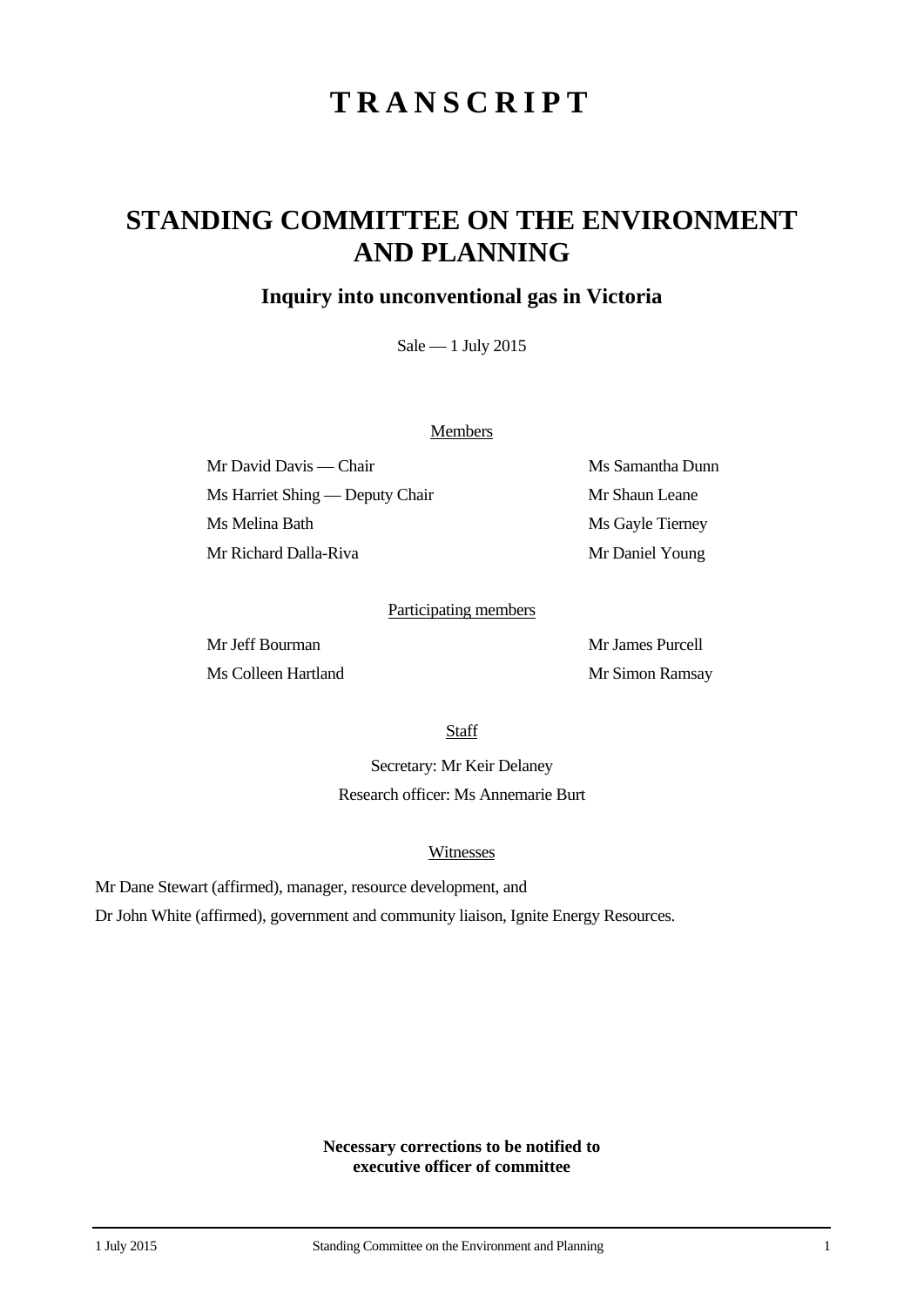**The CHAIR** — I ask Dr John White and Dane Stewart from Ignite Energy Resources to come to the microphone and give us your name and contact address.

**Dr WHITE** — I am John White from Ignite Energy Resources

**Mr STEWART** — My name is Dane Stewart. I am from Ignite Energy.

**The CHAIR** — Can I get you to make an introductory statement? Then we will ask some questions.

#### **Visual presentation.**

.

**Dr WHITE** — First of all, thank you very much to the committee for allowing/enabling us to appear and present some information and answer some questions, hopefully, on behalf of Ignite Energy Resources and in particular Gippsland Gas. We are an Australian company based in Victoria. Gippsland Gas is a wholly owned subsidiary of Ignite Energy Resources. We are an integrated resources and technology company. We are seeking to develop and operationalise new technologies to make use of/create new products with lower emissions than are currently experienced from lignite in Gippsland.

Lignite is commonly known as brown coal. It is actually termed lignite under the act here in Victoria. It is very young organic material. We have a large exploration licence over a very vast amount of lignite at many depths, from expressions at the surface down in multiple layers to as deep as 1200 metres throughout the area of our licence. It is a bit hard to see, but on the first slide is the country to the south-east of the Strzeleckis from around about Barry Point up along the coast to the lakes and stretching in towards the Latrobe Valley.

This country between 5 and 20 or 30 million years ago was very lushly vegetated. It must have been an era when there were very much higher  $CO<sub>2</sub>$  levels in the atmosphere than there are now. There were magnificent stands of trees. They were more like conifer trees, more like Norfolk pines, in those days. The climatic conditions persisted, and a horizon of 1000 or more metres of vegetative material was laid down in between sea incursions, which laid down sand and silt and sometimes limestone. So there are multiple layers of lignite, which is really just old peat, and it is still very wet and very vegetative. Even down at 700 metres, where we have cored and tested, there is still living biology in this rather organic material you call brown coal in the valley. It is actually lignite. It is a marvellous resource. It is extremely clean; it is low in contaminants of all types, like peat material. The problem with its use in the valley is that old power stations seek to burn it, in effect, and have to evaporate the water and create enormous amounts of  $CO<sub>2</sub>$ .

Our company is looking to exploit the natural gas in the deeper lignite seams. This is really almost organic material. The gas we have sampled from 700 or 800 metres deep around Burong in some trial wells we drilled many years ago — six or eight years ago — has been tested, and it is biogenic gas. Really, the point I want to make to introduce is that this is a different geological and physical circumstance from the gas in old black coal, which can be hundreds of millions of years old, having been driven down and which has all sorts of what you may say are contaminants in it. The water that we have sampled from the lignite seams around Burong is of agricultural quality. We provided the water to the farmer to his great satisfaction, and he irrigated lucerne and potatoes and was very happy during the drought of six or eight years ago.

I want to say that I welcome this committee, I welcome the science review and our company welcomes it because, really, a lot of facts need to emerge about the true nature of this potential clean gas resource, which is of vast potential quantum beneath Gippsland. Our company is committed to doing it to the complete satisfaction of regulations, in harmony with farmers and helping farmers to enjoy more water — clean water — that we will bring up and improved infrastructure. In a gas field like this a particular well will last between 7 and 15 or so years. We would be committed to restoring the land at the end so that you would in effect not know that the process had occurred.

I endorse many of the economic and employment benefits that Rob Annells described. On this slide you can read where we are. We believe there is gas in the deeper lignite seams. There are increasing gas prices in Australia. I will make a comparison. I travel to the States a lot. In the last three to five years the price of energy — electricity and gas — has almost halved in the States. In Australia in the same period, for a number of reasons, it has almost doubled. That is a real shame, because it is hard on poor people and it is hard on industry.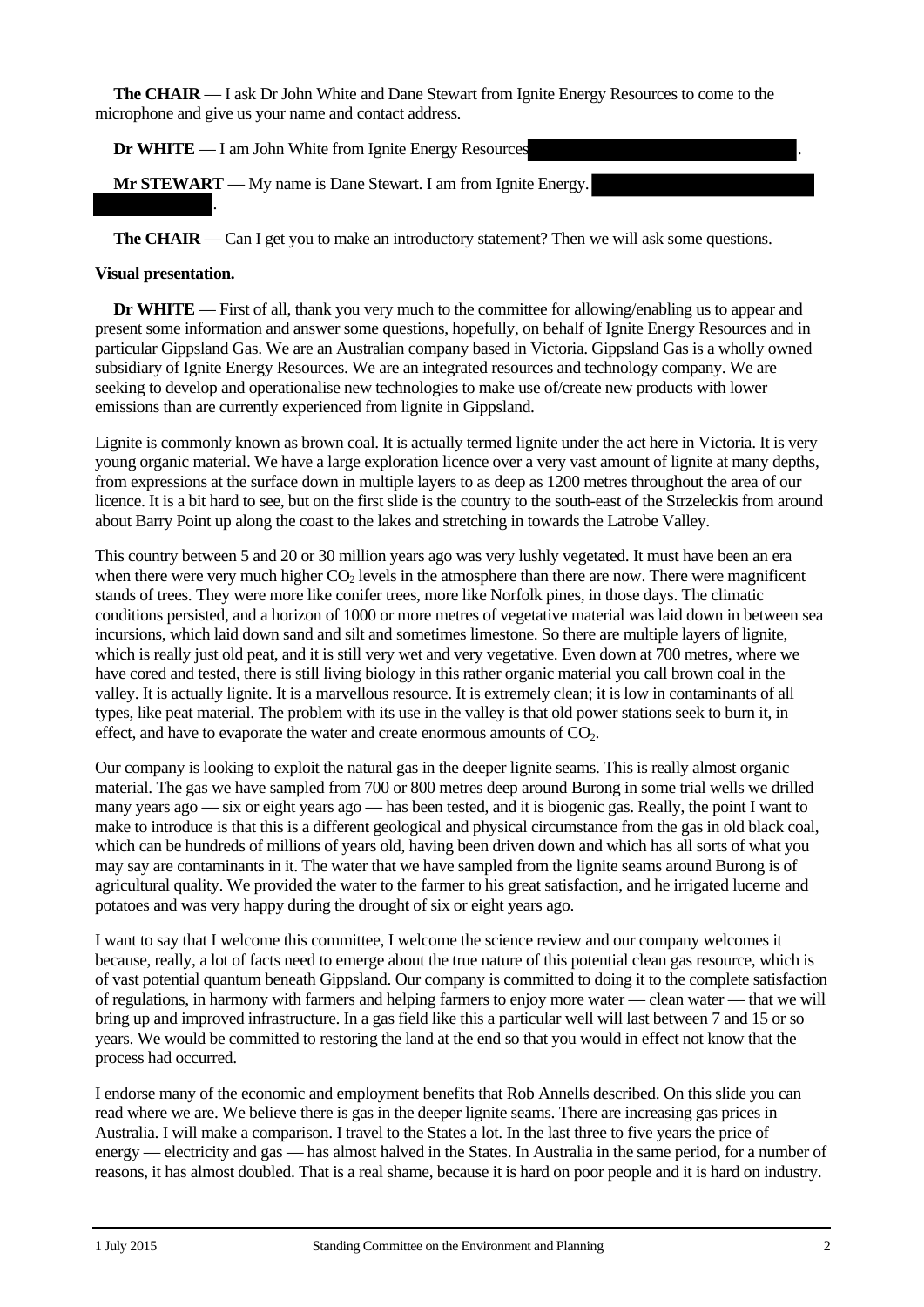America is bringing its manufacturing home from China; we are still sending our manufacturing away. We should be looking for all sustainable and sound ways to create more energy supply at lower prices.

That is our vision: to unlock the potential of this particular resource that our company is fortunate enough to have the right to try to access. We must do that with the complete cooperation, agreement and will of the community. Our approach is to start the exploration, start trying to find out how much gas is there and how to exploit it safely, with the agreement of the government and the community. We will adhere strictly to all regulations and legislation. We will make suggestions where they can be improved, if we see that. We would like to work transparently.

I think the great thing, to go to the bottom of the box at the right, is that we do not think we will frack. We do not think we can frack, because lignite is rather wet. It would be like fracking a peat bog. We need to work out, though, if we can develop this gas. We do not know today. It is R and D, in effect. The testing and drilling we have done on a farmer's land showed that the water we drew up was, in effect, new water from way, way beneath existing aquifers. It is agricultural quality, without treatment. We have processes to bring biological fertiliser from lignite to farmers, and we have proved on hundreds of farms that we can help the farmers increase their soil carbon content.

I am part of a group that has just won a project under the Emissions Reduction Fund worth \$50 million with 30 or so farmers to increase their soil carbon — to sequester  $CO<sub>2</sub>$  from the atmosphere and improve the quality of their soil. Our vision is to bring this knowledge to farmers in Gippsland, particularly on that fairly sandy country to the south-east of the Strzeleckis, and actually sequester atmospheric  $CO_2$  using the water, should we ever be allowed to develop, from the deeper lignite seams. We could be aiming at a zero net emission energy development. That is quite exciting. It is visionary. It is untested, at least in terms of the gas availability.

I am sorry that that introduction was a little bit lengthy, but there is a scene of possibility to set. We must do it safely, sustainably and with people's agreement and buy-in. Can I hand over to Dane, who has a much more geological depth of knowledge than I have.

**Mr STEWART** — My name is Dane Stewart. I am a geologist with 12 years experience in a number of different commodities around Australia, including time spent with the New South Wales Department of Primary Industries as an environmental consultant as well as in a strategic and advisory sense. I have broad experience with a particular focus on exploration program management.

The first thing I wanted to talk about in relation to the terms of reference is the prospectivity of the basin. I think it is very important to deal with that first. Essentially it is the 'Why are we here?' question. If the basin is not prospective, then this is all for not much. We have completed an extensive technical review of the basin, stretching back since before our active exploration began in the Burong region. From the information we have collected from our initial drilling program as well as the tens of thousands of wells that have been drilled across the basin by the department and by other explorers, more than any other project I have ever worked on, there is a substantial knowledge base already so we are able to fairly accurately estimate the geology that we are moving through. We have a very good knowledge of what rocks are underground, and from that and from the knowledge that we gained from our Burong drilling program, we were able to estimate a resource. You can see that in the presentation in the top right of that slide. Those are the gas resources within the lignite seams that we have identified. Basically that is our target. That is our assessment of the prospectivity of the basin. That is a best case assessment of what we are aiming for.

#### **The CHAIR** — What is OGIP?

**Mr STEWART** — That is 'original gas in place'. That was the estimate completed by MHA Petroleum Consultants, which is an independent expert organisation that does these sorts of estimates all the time. It is something that has provided us with a firm target and a real reason for operating here. If we did not have that, if we did not have such a strong target or reason to be here, we just would not be proposing to do this exploration and spending this money as we have been.

We are looking for really three things to assess the prospectivity of a particular basin. There has to be the capacity, so there has to be the volume container for this gas, and then within that we have to assess how much of that container is actually full, which is the saturation. Then the final thing is the permeability or how easy is it for the gas to flow out of that container once a well has been drilled into it. To that end, we have learnt a fair bit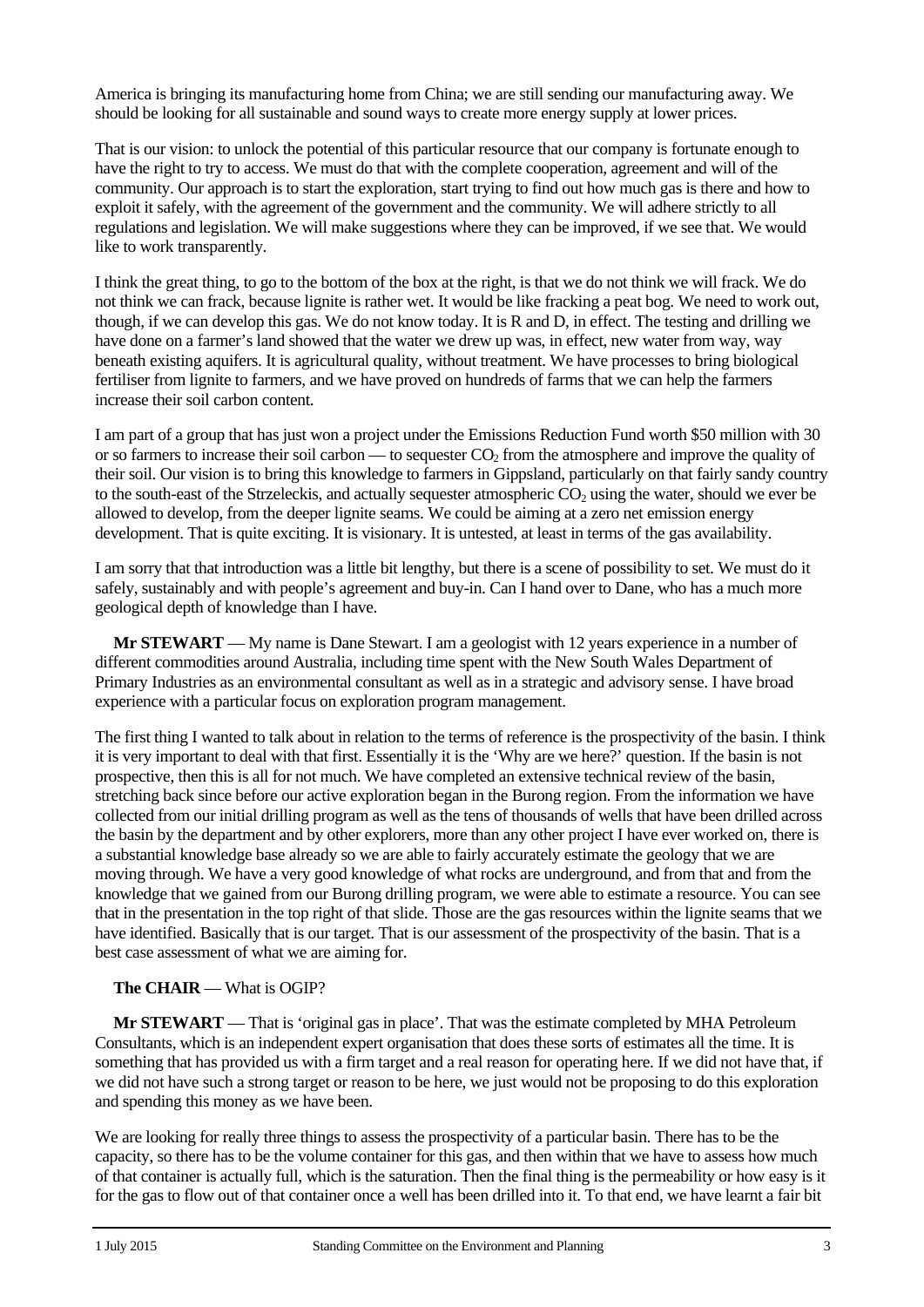from our initial exploration program and our desktop study of the basin, and it is that there is gas present within the lignite seams. As John said, it is biogenic, so it is low in  $CO<sub>2</sub>$  and other contaminants. The water produced is of agricultural quality. It can be used in those activities. With all this information we have gathered so far, we have been very active in assisting the Victorian government and Geoscience Australia with their —

**Dr WHITE** — Do you mind if I just say something? We have both said it is biogenic gas. It makes it very different to the gas on the east coast coal seam gas fields, which is thermogenic in old, black, hard rock coals. Ours is soft, lignitic, peat-like material. Thermogenic gas is created over hundreds of millions of years by being buried deep under temperature and pressure. The gas in our young, almost near the surface lignite but down to 1200 metres, is created by biology chomping away at the organic material, as happens in a landfill — to organic material put in a landfill — which is commonly tapped with pipes on every landfill and fed into the grid or electricity generation. It is very different; it is very important to understand this is different.

**Mr STEWART** — And exciting. I am speaking professionally as a geologist. I am excited about exploring here because it really has not been tested for gas content and gas producibility yet. We know a lot about what is there in terms of geology. But it has not been explored as a potential gas resource yet, and it is exciting to try to gain that knowledge. As a geologist, you are always very keen to understand something that has not been understood before, and we really do have that chance to understand that at the moment. While drilling is currently not allowed, we look forward to the time when we can assess that and gain that knowledge.

I was just saying that we have been actively assisting the government and Geoscience Australia with their current research into the basin, its prospectivity and the groundwater resources, and we will continue to do so. We have been very open with all of our information. It has been a fantastic experience to be able to work closely with the regulator to understand what their drivers are and undertake any extra work that we can do that will help them to gain a basin-wide understanding.

I will go on to regulation and the environment now. As you can see on the right-hand side of the slide, that is a typical coal seam gas well. In some ways it is a good analogy for what we are trying to do in lignite in terms of the set-up of a well. It is important to note that groundwater is protected at all times, as the previous speaker said. This is no different; in fact it is much more stringent in terms of recognition of the departmental guidelines that we follow to drill these wells. They are comparable in terms of the drilling process to all the other drillholes that have been drilled, and it is cased through all the surface aquifers by two layers of steel and then an intervening layer of concrete.

What I am talking about here is essentially an exploration well. We are nowhere near the stage of an operation at the moment. We really are trying to figure out a ground truth this resource estimate that we have done and figure out the commerciality of the resource that is under there. We are a really long way away from understanding what an operation here might look like, so we will not know where any surface infrastructure would be or how many wells or even employees or anything like that. This is purely, as John said, research. There is potential for a commercial operation here, and we recognise that. That is why we are here. However, we are a long way away from being able to define exactly what this operation will look like. It is very much a preliminary assessment of our theory about the basin.

To that end, I would like to focus mostly on the exploration side of things. I cannot readily defend the impacts of an operation because I do not know what they are yet. But with respect to exploration, I can say that there are negligible impacts. As John said, we are not fracking; we really are just trying to understand the properties of the coal in terms of gas composition, and from that we build an understanding of a reserve, which is the commercial resource, basically. To that end, we also recognise that there is fair level of both scrutiny and concern from all members of the community about what the possible result might be. We have undertaken a number of different strategies and consultation efforts to help all stakeholders to feel comfortable with what we are doing.

We have doing a baseline groundwater study around any proposed exploration areas, and that has involved sampling and characterising a number of the different aquifers that we would be going through. If you look at that picture, every aquifer that we pass through down to the lignite has been sampled and characterised so that we have an understanding of the baseline quality and metrics of each of these aquifers. That has been handed to the government as well for their studies. I believe we have really gone above and beyond what has been required of us. In an academic sense, we have tried to contribute to the body of knowledge up-front so that down the track we can answer all these questions almost immediately.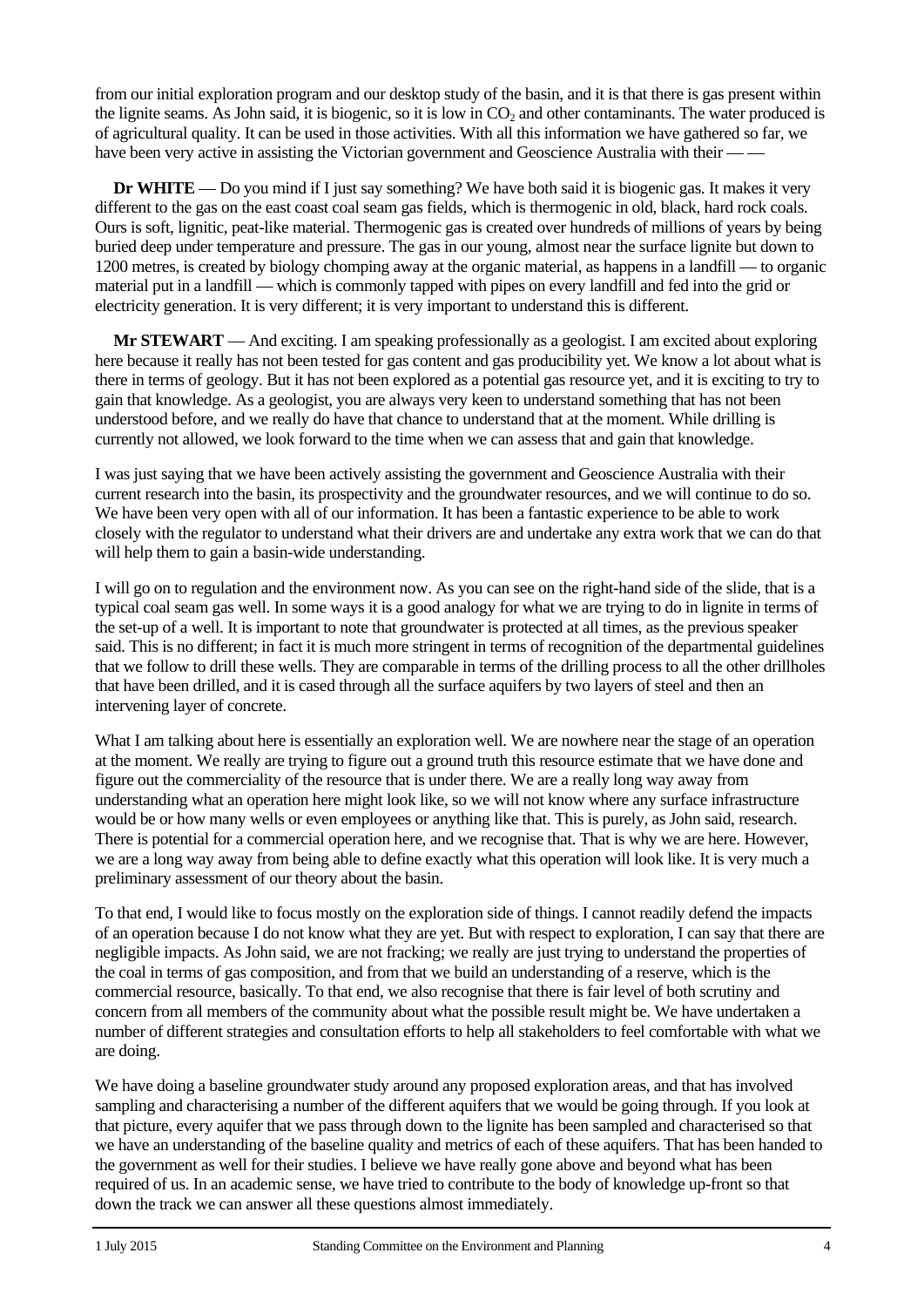In terms of operation, and I think Tim from Lakes Oil touched on this as well, aquifer isolation and minimal environmental impacts need to be achieved for these wells to be economic. You need all of these three things for it to be operational and for it to be an asset that is worthwhile. We cannot have an asset that is not isolated from aquifers because then we would be unable to de-water the coal and produce in any economic fashion. In terms of economics — technical and environmental — it is just not in our best interests to do that. We are going above and beyond industry best practice in terms of exploration and doing so in operation to ensure that none of the impacts that have been discussed are ever going to come about.

As somebody who has worked in Queensland, New South Wales and Western Australia, under both petroleum legislation and mining legislation, I can accurately compare the legislative frameworks under which I operate. The exploration regime that I am currently operating under is almost identical to every other one I have worked under in terms of practice. The structure of the legislation might be different — there might be different terms — but essentially the drivers are the same. The methods of regulating and taking a risk-based approach to exploration are very similar. It is seen across all states. There are slight anomalies around what falls under petroleum and what falls under mining legislation, but ultimately it is the same framework. I am speaking about that just in exploration terms. In terms of operational, I am not sure yet; I am yet to acquire that legislation.

Further to that, there are pieces of federally produced material, like the national groundwater harmonisation framework, that have required states to come into line and provide a consistent approach to assessment of these activities. I do not see there being the need for any wholesale change of the legislation or regulation. I think it is very robust at the moment, and I do not see the need to increase the risk and impediment to industry when essentially we already have a framework that I think is extremely workable.

I wanted to finish on coexistence. Everybody is speaking as though gas extraction and agriculture are mutually exclusive — you can only have one or the other. It is really not the case. All of my experiences, both in mining and exploration and gas, both conventional and non-conventional, have been that they can occur in the same place and in fact they can be mutually beneficial to the landholder and to the operator. Farmers are essentially business owners. They have an asset, which is the land, and once it can be shown that that asset can produce even more using a different style of production — not agricultural but actually gas — and that they do not have negative impacts on each other but rather can actually operate almost in tandem with very little change to agriculture operations, everyone comes out ahead.

To that end, we have had very few problems when dealing with landholders down in Gippsland. The people we have approached have been very receptive to working with us. We do not want to work with anyone who does not work with us, so if people are not even open to our approach, we do not approach them. Further to that, everybody we have approached has been keen to work with us, and to that end we have signed landholder agreements already with the aim of doing exploration on those lands.

Unfortunately, just as we signed those agreements the moratorium came into place last year, and so it has all gone into a holding pattern. There is compensation, and there are benefits for landholders. There are obviously direct compensation payments. However, there are also things like, as John said, the irrigation, using the water extracted from lignite; on-farm infrastructure, so new fences, new roads and gravel, as was suggested by Rob; and the chance for local employment that you otherwise do not get. A lot of the stuff that we do, be it earthmoving or biological or heritage consultants, can be sourced locally down there; in fact it is preferable for us to do that. At least in exploration, it is win-win for everybody.

I have lived in a number of different communities where it is much more advanced and there is almost an operational regime up there. It is a really positive place to work. People are no longer sending their kids away and not expecting them to come back. In fact people are going to university and coming straight back to the town they grew up in because now there is an industry there that they can work in. I think that is it. Questions?

**The CHAIR** — As I understand it, this is quite a different process to the ones we have been talking about before. So you have lignite, which is fresh coal — and tell me if I am saying something that is wrong — very recent, geologically. It is partially decomposed, as it were, and it is a potential source of gas in a biomass sense.

### **Mr WHITE** — Correct.

**The CHAIR** — But this is new; it has not been done elsewhere in the world. Is that correct? Do I understand that correctly?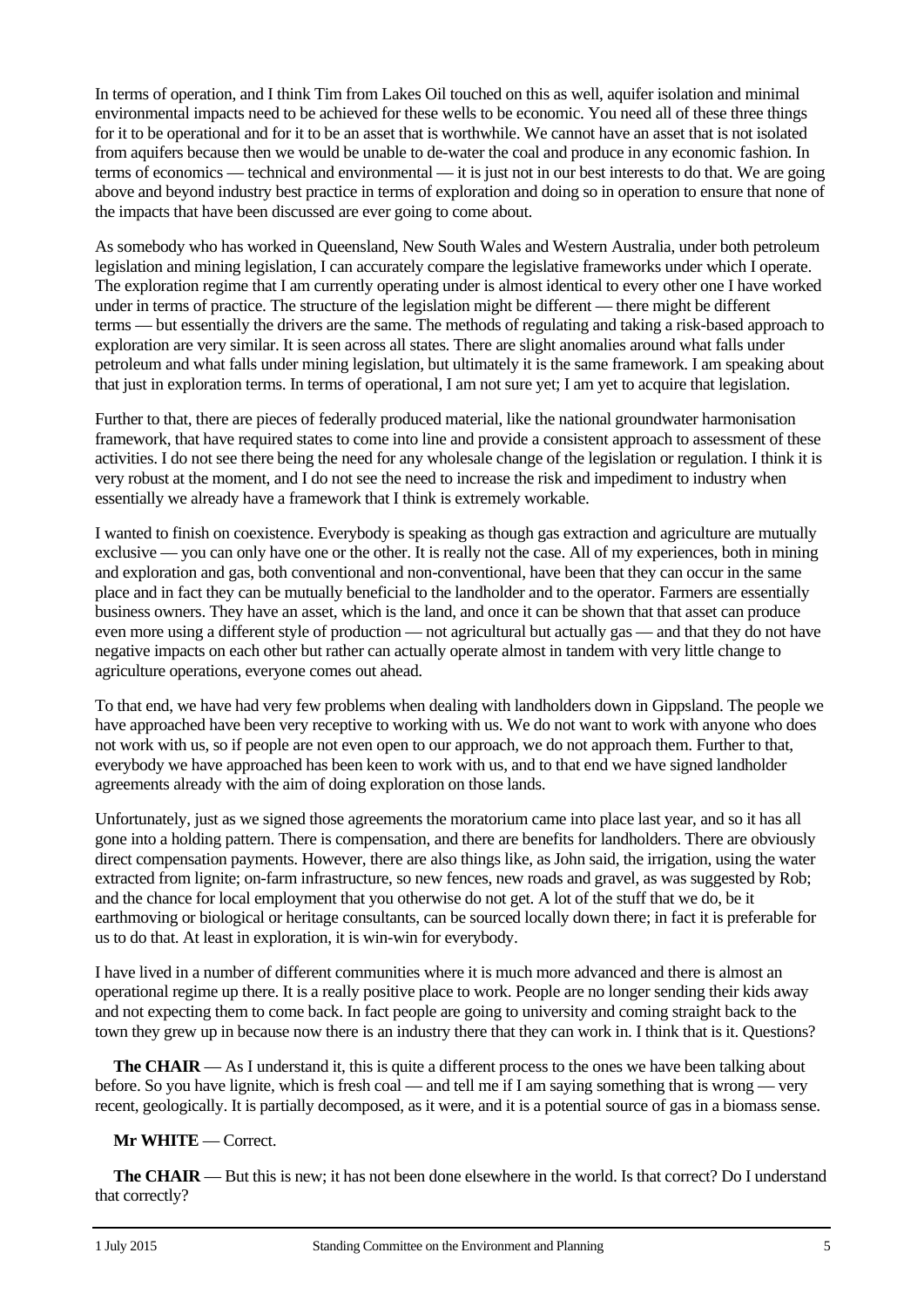**Mr STEWART** — There has not been a gas extraction operation that has used coal anywhere near as young as what we are proposing. It really is a transition phase from peat to actual coal. There is very little — geologists call it 'rankification'. So as the coal increases in rank, it increases in both blackness and energy content. We really are at the start of that where you can still see the trees and the leaves and stuff like that. It is just beginning to lithify.

**Mr WHITE** — The gas is in the lignite. It is a question of whether the gas can be extracted economically. It is unlikely, almost impossible, that you can frack it as a means of getting it out. The most likely way to get the gas out is to pump water out from the lignite seams, and they are — —

**The CHAIR** — Which is the opposite process to what is proposed in other situations, where you are actually trying to cause disturbance in the resource.

**Mr WHITE** — Correct. The great thing potentially about this lignitic material, the biogenic nature of the gas and the youth of the material is that the water is quite clean and usable, and it is water within the lignite seam. We are not going to take water from another aquifer. If we were, it would be pointless to pump it because it would not have gas in it. So this is quite different to the east coast situation. Our water, most likely, will not require the extensive treatment and the contamination of salt and the other materials that are in that water on the east coast black coal fields.

Really there are a lot of things to learn about this, and we would make the same proposal. In fact we made the proposal to the government just after the election that in view of the ban on the holes that we had planned to drill on the farms where we had complete agreement and for which we do have work plans, we would like to suggest that one or more of those sampling drillholes be drilled as part of the science study to actually get some facts about the gas and the lignite and the water down between 500 and 1200 metres in many different seams, because without those facts you could argue that the science study is irrelevant because it will not know what is the material that we are talking about.

**Ms SHING** — Thank you very much, gentlemen; that was very helpful. I would like to know a little bit more about the way in which the extraction of water from a lignite source could be a catalyst for or a contributor to subsidence. And in relation to what your understanding is of the geological lay of the land in this particular area, what risks have been identified in relation to potential subsidence, not only for that layer but also for the surrounding aquifer aquatard sections of the land?

**Mr WHITE** — Could I ask Dane to discuss the geological aspects of the water and the lignite seams and any connectivity to other aquifers? Then I would like to say something about the use of the water.

**Ms SHING** — Just in the interests of time, sorry, it will have to be pretty quick.

**Mr STEWART** — I will be very quick. The water we are talking about, the seams that we are targeting, are 500 metres to 1 kilometre down. It is really important to note that we are not removing wholesale any water from near the surface or indeed any of those surface aquifers; they are all protected from what we are doing. In addition to that, the water we are removing from the seam has to be isolated from every surrounding unit, so essentially the coal itself is an aquatard. The water we are removing from — we propose to remove from — the lignite, I mean, it has not been wholesale produced from any well yet, and we are not even proposing to do that in our exploration activities. So from what we are proposing there is no subsidence; there just cannot be, because it is not going to occur.

In terms of an operational framework where if we did produce, the depth at which these seams occur and the amount of water with which we would produce, it is very unlikely that there could even foreseeably be any subsidence whatsoever. However, because we are so far away from that stage yet of understanding, I cannot quantify it exactly other than to say it is a very, very low risk and it is highly unlikely it will be able to go ahead if any subsidence occurs because it just would not be technically, economically or environmentally feasible.

**Dr WHITE** — But as to the potential use, we did in 2007 pump some water from some drillholes on Gregor McNaughton's property near Burong. That water did have gas in it, which we flared. The water was of agricultural quality, and we built a dam for Gregor McNaughton. He very beneficially used that water, with all approval, for irrigation of lucerne and, later, potatoes. So there is a great opportunity here for, in effect, new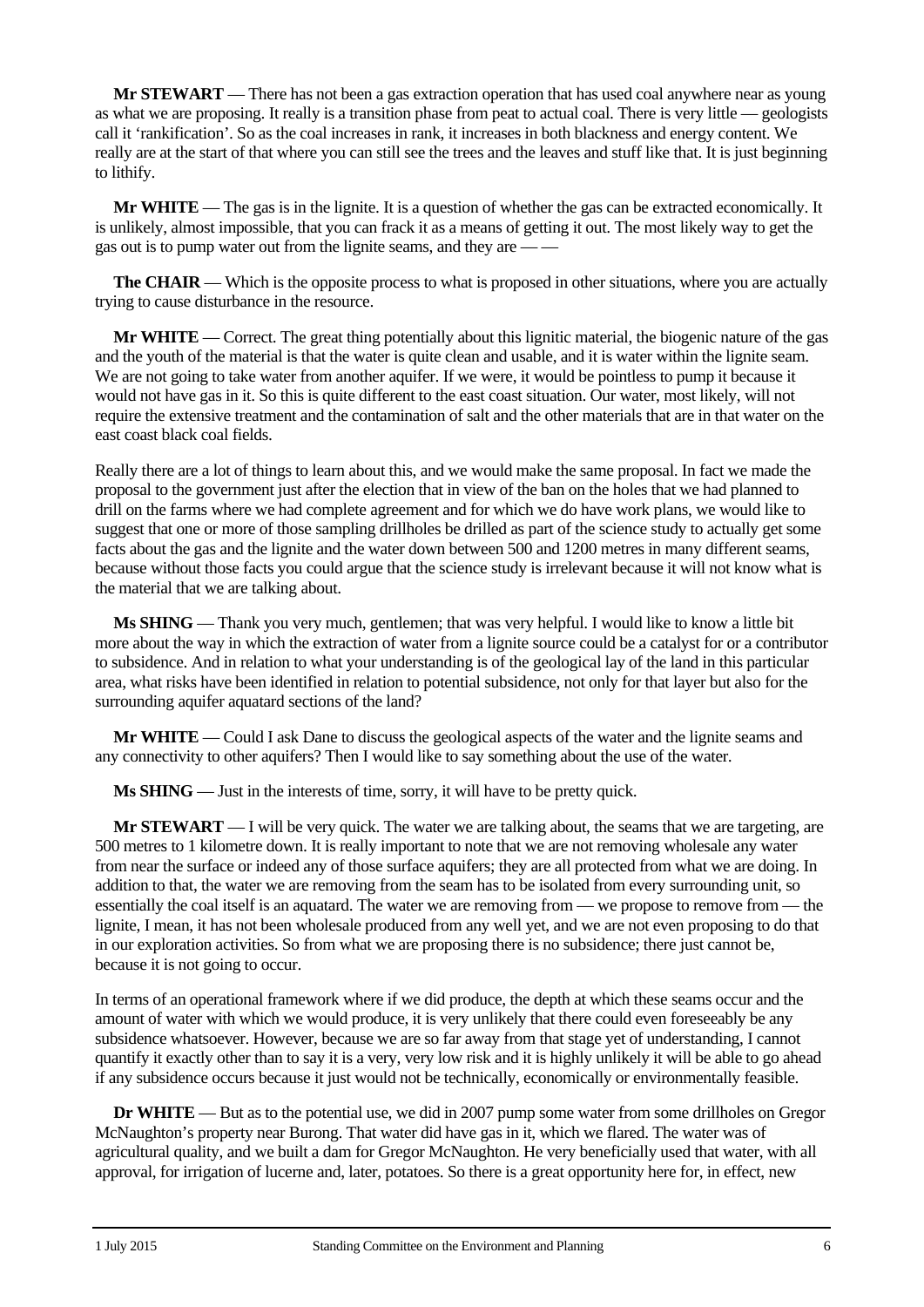water from completely new sources much, much deeper than the surface aquifers that are currently used. That will be of great value in that country out there, which is pretty sandy and sometimes in a rain shadow.

As I said, we have a whole separate technology and proof of it working, that by extracting humic-fulvic material from Gippsland lignites — and they are some of the highest humic-fulvic-content lignites in the world in the surface-weathered layers — we make a biological fertiliser, which is in effect a carbon-based fertiliser, not a chemical fertiliser. We have demonstrated on hundreds of farms — if you go to Soils for Life, headed by General Mike Jeffery, who has become the national soils advocate under the previous Labor government, confirmed under the Liberal government — where use of this fertiliser can replace chemical fertilisers. It grows greater root growth, more photosynthesis, deposits year-on-year  $CO<sub>2</sub>$  turned into carbon by the crops into the soil, holds water, rebuilds biology in soil, increases quality of soil, increases yields.

The great thing is that you are sequestering  $CO<sub>2</sub>$  into soils, and that is now a carbon credit under the Emissions Reduction Fund, carbon farming initiative — the only bipartisan climate change legislation there is, put in by a Labor government, confirmed by this coalition government in Canberra. This is a climate change-mitigating activity, it can be a source of revenue for farmers and it can help us head towards a zero net emission economy — of course with more renewables and of course with lower emission. But gas is a lower emission energy source than traditional brown coal power stations.

**Ms SHING** — We might have to leave it there, just in the interests of letting everyone else have a turn.

**Mr YOUNG** — How long is the time frame going forward from now, in a perfect world with the moratorium lifted, before you are in production?

**Mr STEWART** — It is difficult to say but not for at least two to three years, likely longer. However, as everything is on hold now, to mobilise the exploration again, to gain those initial results and then to further use those to calibrate any further activities, yes, it will be at least two or three years before we have an understanding of the reserve — and then after that, development, say up to five, perhaps. But it is very hard to say.

**Ms BATH** — You were saying that this is a different situation to other types — we will call it coal seam gas.

**Mr STEWART** — Yes.

**Ms BATH** — And that there is no fracking, potentially, going to happen, and that we are still working under the same legislation. So basically: the moratorium is there, you cannot move; the moratorium is not there, you can. Is that correct?

**Mr STEWART** — Yes, that is right.

**Ms BATH** — My other comment is that biogas is methane, just for clarity? At the end of the day, it is still methane?

**Mr STEWART** — Yes, that is correct.

**Dr WHITE** — It is pretty much pure methane.

**Mr STEWART** — Yes. There are slight differences in the composition of thermogenic and biogenic, which are pretty obvious once you do the laboratory testing on it.

**Ms BATH** — Two quick questions, then: where else is this done in the world, and are we the sole traders of it, potentially?

**Mr STEWART** — Yes, we are at this stage. Because of the vastness of this resource and its location, it really is a one-off sort of thing. I mean, as a geologist you always try to look to other analogies to begin exploration and understand, 'Okay, well, what is this like? What techniques can I use to explore this?', and the fact is that it has not been done — in coal — anywhere near this young before. The one analogy we did use was the Powder River Basin in the US. But that again was a sub-bituminous coal, and that had been underground for almost 100 million years rather 10 to 20, which is what we are looking at down here. So the coal has not been cooked yet.